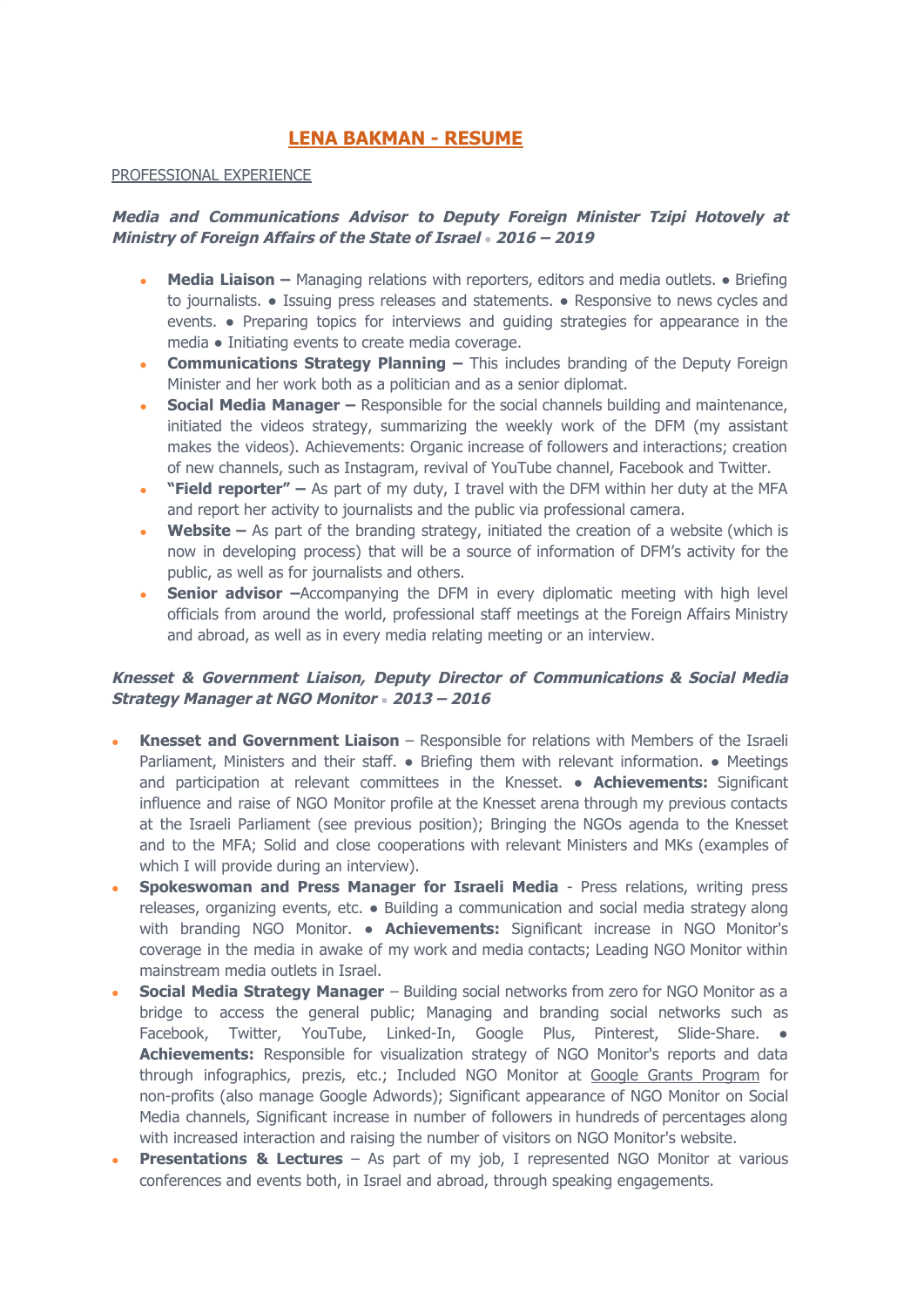# **Parliamentary and Media Advisor to Member of Knesset Dr. Einat Wilf, Chair of Education, Culture and Sports Committee at the Israeli Parliament** *●* **'Independence' Faction Spokesperson at the Knesset** *●* **2011 – 2013**

- Parliamentary Advisor responsible for MK Wilf's bill proposals in the Parliament, queries for government offices and specific Ministers, agenda proposals for the plenary sessions, managing relations with government agencies and other parliamentary tools.
- Coordinating the activity of the Education, Culture and Sports Committee at the Knesset.
- Public Inquiries Manager.
- Spokeswoman and Media Consultant Press relations and work with the media, writing press releases, organizing press conferences, etc. ● Building a communication strategy and branding MK Wilf.
- Social Media Manager Managing social networks such as Facebook, Twitter, YouTube, Linked-In, Google Plus, writing and managing Newsletters and the list of subscribers, editing the official website of MK Dr. Einat Wilf in Hebrew.
- Independence Faction Spokeswoman as MK Wilf was the chair of the Independence Faction in the Knesset, part of my duties was the faction's spokesperson.
- Managing a team of interns at the office.

## **Digital Marketing, Social Media and Content Manager at "Israel Now" news network** *●* **2010 – 2011**

**Project Manager and Marketing Coordinator at The Institute for Jewish Studies** (Established by the Ministry of Immigrant Absorption and the Jewish Agency) *●* **2009 – 2010** (Temporary Project)

**Communications Manager for the "World Congress of Russian Speaking Jewry"** ● **Lobbyist for Russian born citizens living in Israel at The Israeli Parliament** ● **2008 – 2009** (Temporary Project)

- Initiated a new legislative proposal, signed by 12 Members of Knesset.
- Organized and facilitated meetings with key cabinet ministers.
- Handled all press releases to the media.
- WCRJ Representative in Parliamentary committees.

### **Senior Media Consultant at Shalmor Communication Ltd.** ● **2005 – 2008**

**Account Manager at Rivka Krauss media consulting and Public Relations office** ● **2004 – 2005**

● ●●●●●●●●●●